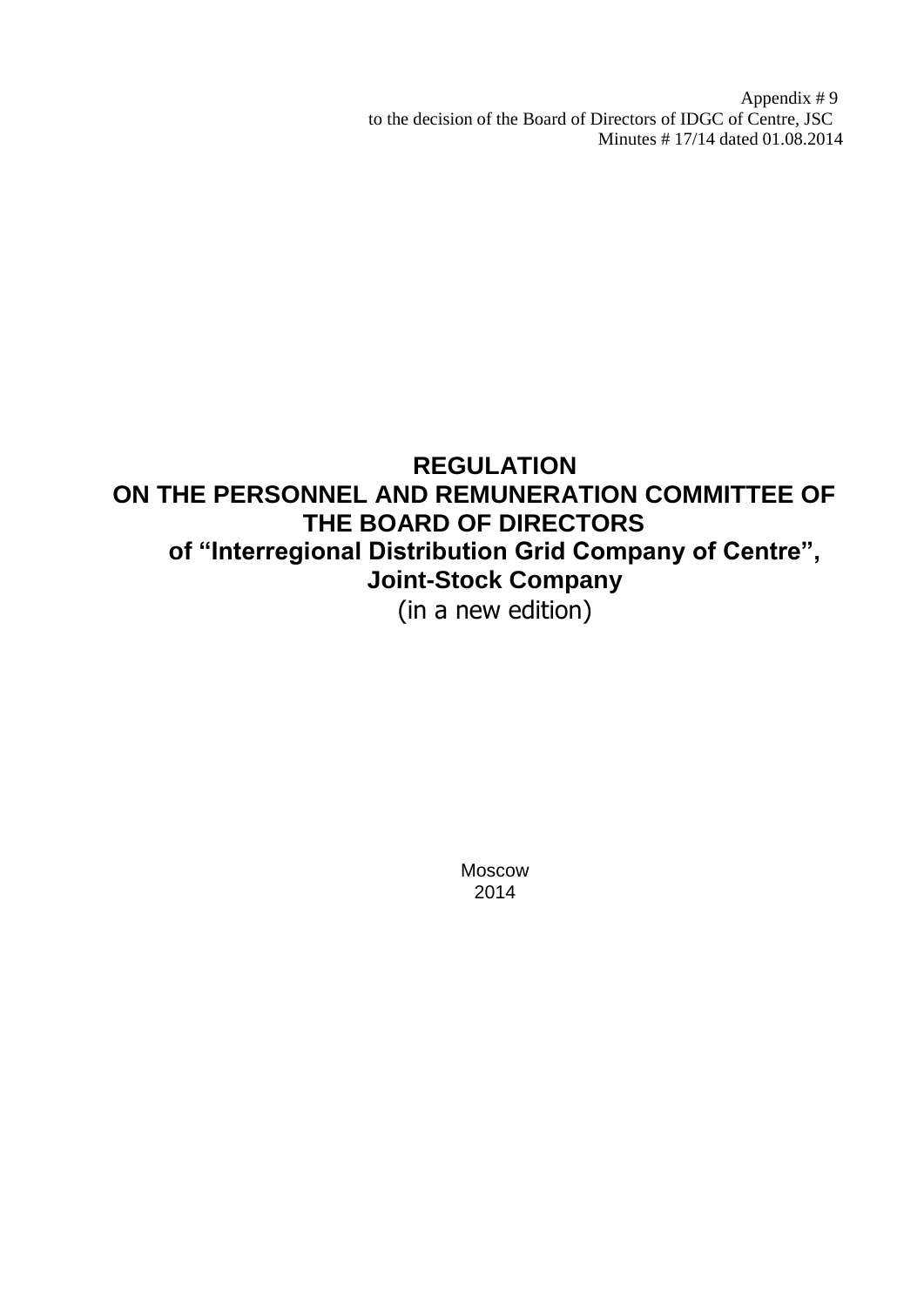#### **1. GENERAL PROVISIONS**

1.1. This Regulation on the Personnel and Remuneration Committee of the Board of Directors of Interregional Distribution Grid Company of Centre, Joint-Stock Company (hereinafter referred to as - "the Regulation") is made in accordance with the Law of the Russian Federation, Articles of Association of IDGC of Centre, JSC (hereinafter referred to as - "the Company"), Regulation on the procedure of convening and holding of meetings of the Board of Directors of IDGC of Centre, JSC.

1.2. The Personnel and Remuneration Committees of the Board of Directors of Interregional Distribution Grid Company of Centre, Joint-Stock Company (hereinafter referred to as - "the Committee") shall be established by the decision of the Company's Board of Directors and is an advisory body which ensures efficient general management of the Company business by the Company's Board of Directors and executive bodies of the Company.

1.3. The Committee is not a body of the Company and not entitled to act on its behalf.

1.4. The Committee's decision shall be advisory for the Company's Board of Directors and executive bodies of the Company.

1.5. The Committee shall act in accordance with this Regulation which specifies the Committee's legal status, objectives and goals, rights and obligations, structure and membership. In its activity the Committee shall be governed by the federal laws, other regulatory legal acts of the Russian Federation, the Company's Articles of Association, the Regulation on the procedure of convening and holding of meetings of the Company's Board of Directors, the Company's Board of Directors' decisions.

#### **2. GOALS AND OBJECTIVES OF THE COMMITTEE**

2.1. The main objective of the Committee establishment is to ensure efficient operation of the Company's Board of Directors in resolving the issues pertaining to its competence and developing necessary recommendations to the Board of Directors and executive bodies of the Company.

2.2. The Committee's goal is to work out and submit recommendations (opinions) on the following directions of the Board of Directors activity:

1) development of recommendations on the amounts of remuneration to the Company's Board of Directors members;

2) development of principles and criteria regarding determination of amount of remuneration to the Board of Directors members, members of Collegial Executive Body and a person who performs functions of Sole Executive Body of the Company including managing organisation or a managing director;

3) development of proposals regarding determination of essential conditions of contracts with the Board of Directors members, Collegial Executive Body members and a person who performs functions of Sole Executive Body of the Company;

4) definition of criteria of selection of candidates to the position of members of the Board of Directors, Collegial Executive Body and to the position of the Company's Sole Executive Body as well as preliminary assessment of mentioned candidates;

5) regulatory estimation of activity of a person who performs functions of Sole Executive Body (managing organisation, a managing director) and members of the issuer's Collegial Executive Body and preparation for the Board of Directors of proposals regarding possibility of their second appointment.

#### **3. COMMITTEE'S COMPETENCE**

3.1 The following issues refer to the Committee competence:

1) development of principles and criteria in the field of remuneration and material stimulation for:

- the Company's Board of Directors members, the Company's Board of Directors Chairperson;

- the Company's Management Board members, the Company's General Director, a managing organisation, a managing director;

- the Company Audit Commission members, the Company Audit Commission Chairperson;

2) preparation of recommendations on approval (updating) of the internal documents regulating issues of remuneration and material motivation;

3) determination of criteria of candidates selection to the position of the Board of Directors members, Company's Management Board members, Company's General Director, as well as preliminary estimation of such mentioned candidates and preparation of corresponding recommendations for the Board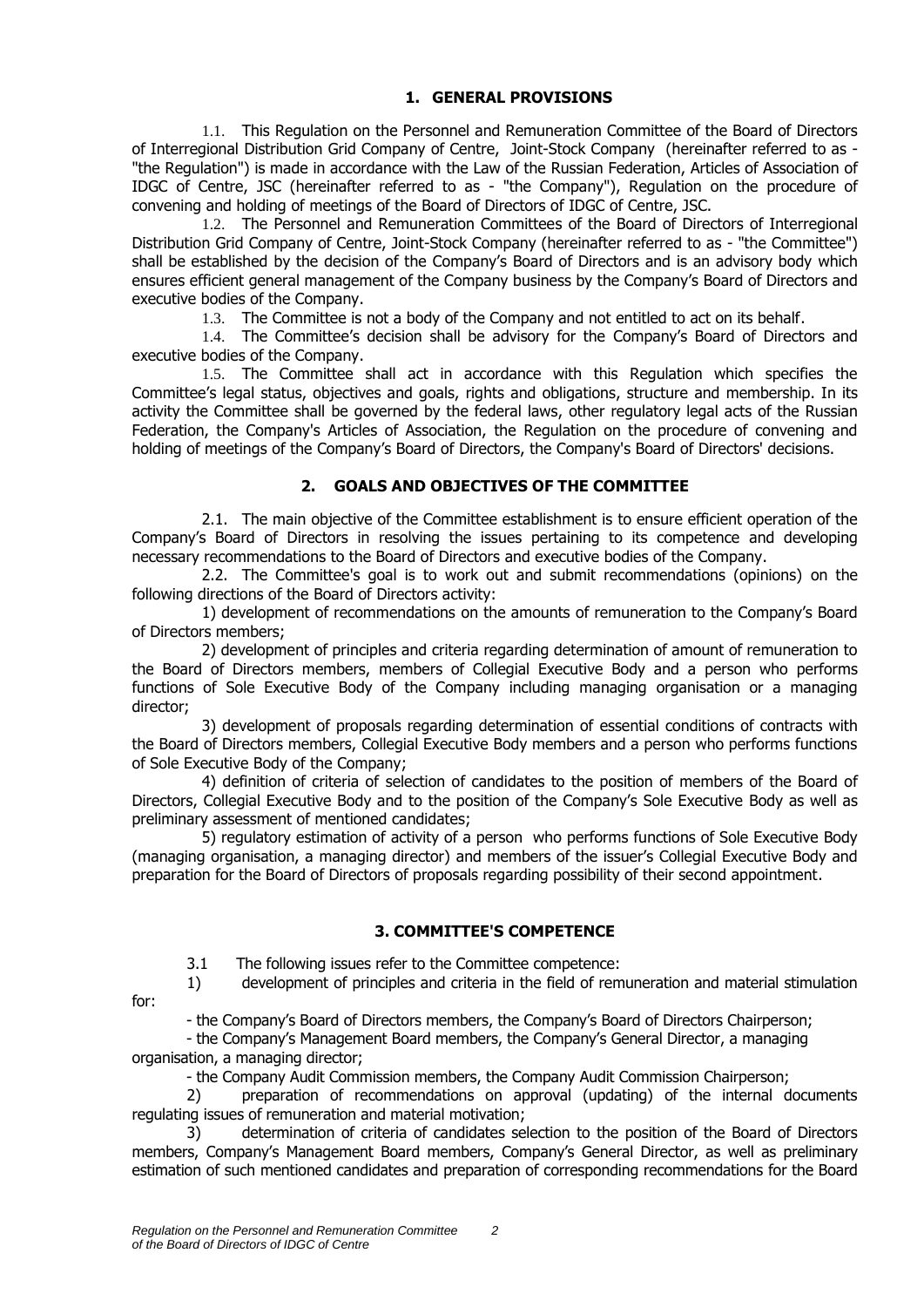of Directors;

4) development of proposals for the definition of essential terms of contracts (including the term of powers and the size of remuneration and compensations to be paid), concluded with the members of the Board of Directors, members of the Management Board, General Director of the Company, the managing organization or managing director and amendments in the contracts;

5) regular estimation of the activity of the Company's General Director, a managing organization (a managing director), members of the Management Board and preparation of corresponding recommendations for the Board of Directors;

6) preparation of corresponding recommendations for the Board of Directors for submission to the General Meeting of shareholders the item on the transfer of powers of the sole executive body of the Company to a managing organization (manager) and the early termination of powers of the managing organization (manager);

7) making recommendations regarding the suspension of powers of the managing organization (manager);

8) preparation of corresponding recommendations for the Board of Directors regarding the quantitative composition of the Management Board, election and termination of office of members of the Management Board;

9) preparation of recommendations for adoption by the Board of Directors of the Company's decision to appoint Acting General Director of the Company, as well as bringing him to disciplinary responsibility;

10) preparation of corresponding recommendations for the Board of Directors regarding bringing General Director, members of the Management Board to disciplinary responsibility and their reward in accordance with the labor laws of the Russian Federation;

11) preliminary review of the organizational structure of the executive office of the Company;

12) preliminary review of the organizational structure of the administration office of a division of the Company;

13) preliminary approval of candidates for certain positions in the executive office of the Company, determined by the Board of Directors;

14) review of the performance of employees in positions that are candidates whose approval is within the competence of the Board of Directors of the Company and provide recommendations to the Company's General Director;

15) preparation of recommendations for the Board of Directors on the nomination of the General Director for submission to state awards;

16) assessment of the personnel pool in the Company;

17) preliminary consideration of proposals for the reorganization of the Company's management (change in the number of management levels, creation / elimination / rearrangement of production departments, Distribution Zones)

18) other issues related to the above, as well as the issues addressed on behalf of the Board of Directors.

#### **4. COMMITTEE'S RIGHTS**

4.1. To perform the assigned functions the Committee shall be entitled to:

carry out surveys on the issues pertaining to its competence;

1) request and obtain any information and documents required by its activity from the Company's General Director and the Management Board as well as request any information from outside organisations through the Chairperson of the Board of Directors or the Company's General Director;

2) accept any professional services from outside organisations or involve (including, on a contractual basis) third parties as experts (consultants) having special knowledge in the issues pertaining to the Committee's competence within the Company's budget. Agreements with the persons involved by the Committee to render consultancy services shall be concluded upon the relevant decision of the Committee by the Company authorised official as advised by the Chairperson of the Committee or by the Chairperson of the Committee under a power of attorney issued by the Company's sole executive body;

3) invite employees, management of the Company, members of other Committees of the Company's Board of Directors as well as other persons to participate in the Committee's meetings in presentia;

 4) when necessary, make out and submit draft changes and amendments to this Regulation to the Company's Board of Directors for consideration.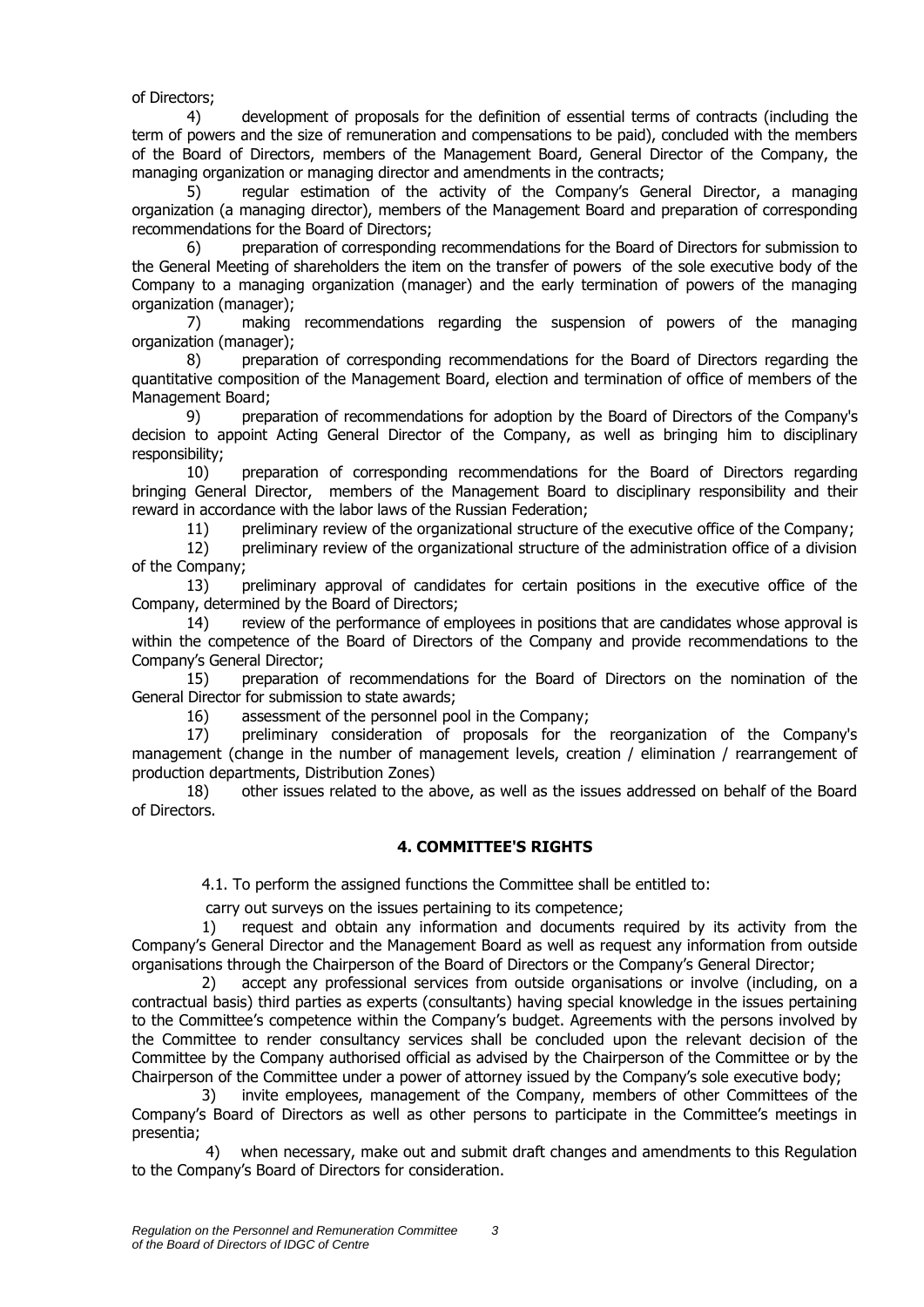4.2. The Committee has other rights specified in this Regulation.

#### **5. OBLIGATIONS OF THE COMMITTEE**

5.1. The Committee shall be obliged to:

1) perform honestly the tasks assigned to the Committee and act in good faith in accordance with this Regulation, the Law of the Russian Federation, the Company Articles of Association and internal documents;

2) provide the Board of Directors with economically efficient and legally grounded recommendations (opinions) on the issues pertaining to the competence of the Committee;

3) inform dully the Company's Board of Directors on any risks incurred by the Company;

4) comply with the confidentiality requirements, not to disclose the information on the Company being commercial and/or official secret.

#### **6. THE COMMITTEE'S MEMBERSHIP AND ITS ESTABLISHMENT PROCEDURE, RIGHTS AND OBLIGATIONS OF THE COMMITTEE'S MEMBERS**

6.1. The number of the Committee's members shall be determined by the decision of the Company's Board of Directors and shall not be fewer than 3 (three) persons.

6.2. Members of the Committee shall be elected by the Board of Directors from candidates nominated by the Company's Board of Directors.

6.3. Each member of the Company's Board of Directors may nominate not more than 3 (Three) candidates for members of the Committee.

6.4. Only individuals may be members of the Committee. The Committee member cannot be the member of the Company's Board of Directors.

Proposals of the members of the Company's Board of Directors regarding the candidates for election to the Committee shall be submitted to the Chairperson of the Company's Board of Directors in writing not later than 5 (Five) days prior to the meeting of the Board of Directors (expiry of the absentee ballots deadline), in which agenda the issue on the election of the Committee's members is included.

6.5. When nominating candidates to the Committee a proposal of a candidate (candidates) to be elected as a member (members) of the Committee shall be accompanied by written consent of such candidate and information on the candidate.

The proposal of a candidate (candidates) to be elected as a member (members) of the Committee shall contain the following information:

name, surname and patronymic of such candidate in full;

place of work and position of a candidate as of making a proposal.

The proposal of a candidate (candidates) to be elected as a member (members) of the Committee shall be signed by the member of the Company's Board of Directors who submitted the proposal.

6.6. At the election of the Committee members their education, skills, experience in the field of the Committee activity and other special knowledge should be considered necessarily for performance by the Committee members of their powers.

6.7. The Committee's members shall be elected in accordance with the conditions of this Regulation for the period till the first meeting of the Board of Directors with new membership.

6.8. Authorities of any member of the Committee may be early terminated by the decision of the Company's Board of Directors.

6.9. The Chairperson of the Committee as well as the members of the Committee may divest themselves of authority by submitting an application to the Chairperson of the Company's Board of Directors and the Chairperson of the Committee.

6.10. Should the number of the Committee's members become less than the quorum specified by the Regulation and required for holding a meeting of the Committee, the Chairperson of the Board of Directors shall convene an extraordinary meeting of the Board of Directors to elect members of the Committee or include the issue on election of the Committee's members in the agenda of the next scheduled meeting of the Company's Board of Directors.

6.11. The members of the Committee within the Committee's competence shall be entitled to:

1) request from the Company's General Director and the Management Board of the Company any documents and information required for taking decisions regarding the issues within the competence of the Committee. The request shall be made in writing and signed by the Chairperson of the Committee;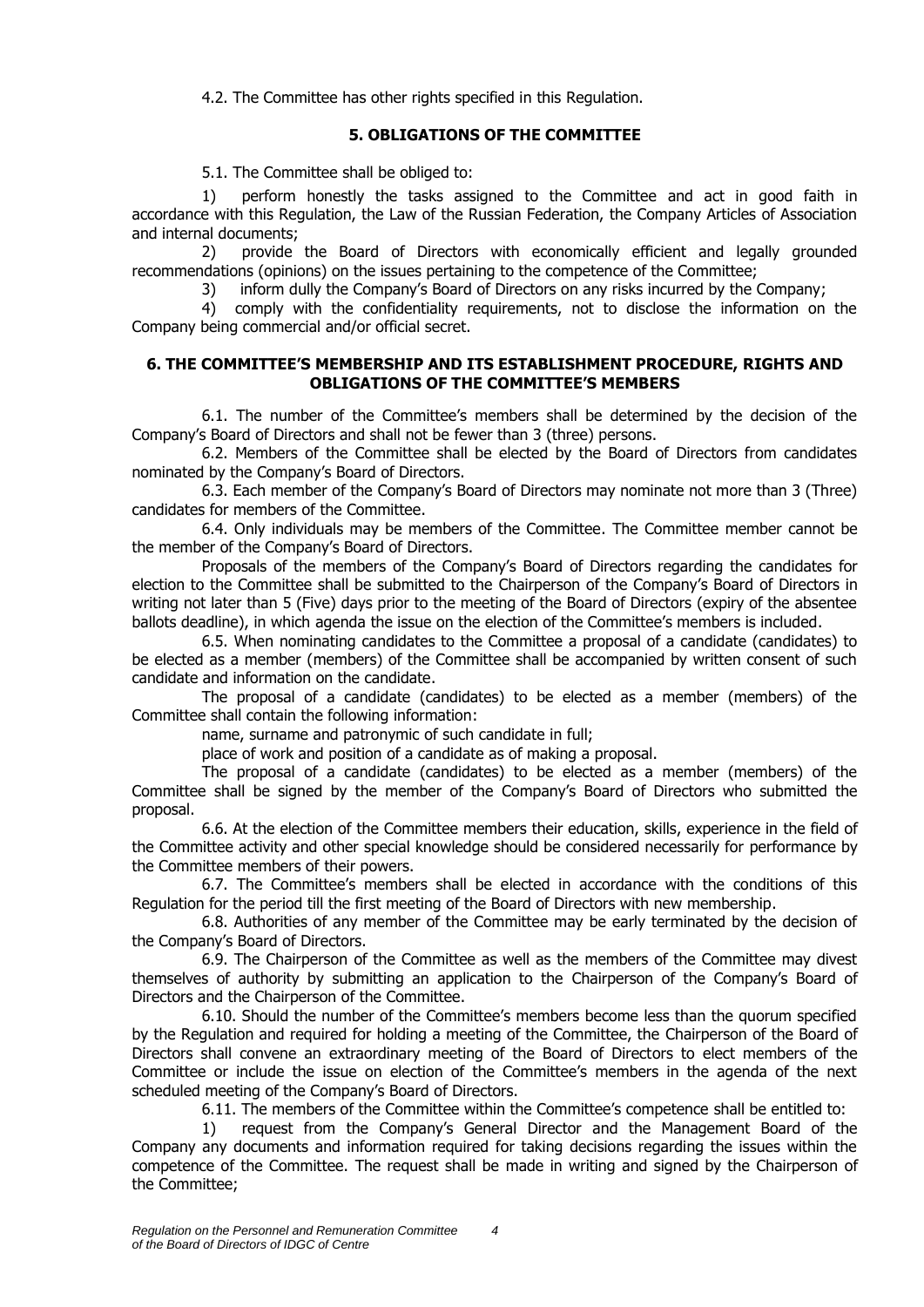2) make proposals in writing on how to develop the work schedule of the Committee;

3) include the issues to the agenda of meetings of the Committee according to the procedure established by the Regulation;

4) demand convening a meeting of the Committee;

5) exercise other rights provided by the Regulation.

6.12. The members of the Committee shall study materials for a meeting of the Committee and make its own opinion on each issue of the agenda.

6.13. While exercising their rights and performing their obligations the members of the Committee shall act for the benefit of the Company and exercise their rights and perform their obligations in respect of the Company reasonably and in good faith.

6.14. When taking decisions on inclusion of the Company shares in the " $A''^1$  quotation list of the Russian stock exchanges, it is necessary to comply with the following requirements specified for members of the Committee:

not to be officials or employees of the Company for the date of election and within 1 year prior to the election;

not to be officials of another business company in which any official of the Company is the member of the Personnel and Remuneration Committee of the Board of Directors;

not to be the Company officials' (the Company managing organisation official's) spouses, parents, children, brothers and sisters;

not to be affiliated persons of the Company, excluding the member of the Company's Board of Directors;

not to be parties on obligations with the Company in compliance with which conditions they can purchase property (receive monetary funds) amounted to 10 and more percent of the total annual income of these persons, except for receipt of remuneration for participation in the activities of the Company's Board of Directors;

not to be representatives of the state, i.e. persons, who are the Russian Federation representatives of constituent entities of the Russian Federation and municipal units in the Board of Directors of joint-stock companies in respect of which the decision on exercising special right ("gold share") was taken, and persons elected to the Board of Directors from candidates nominated by the Russian Federation as well as the constituent entity of the Russian Federation or municipal unit, if such members of the Board of Directors should vote on the grounds of written directive (instructions etc.) in relation to the constituent entity of the Russian Federation or municipal unit.

If it is impossible to comply with the mentioned requirements in respect to all members of the Committee by virtue of objective reasons, the Committee should consist of members of the Company's Board of Directors only complying with the foregoing requirements and members of the Company's Board of Directors, who are not the sole executive body and (or) members of the collegial executive body.

#### **7. CHAIRPERSON OF THE COMMITTEE AND PROCEDURE FOR HIS/HER ELECTION**

7.1. The management of the Committee and organization of its activity is performed by the Committee's Chairperson.

7.2. The Chairperson of the Committee shall be elected by the Company's Board of Directors from the elected members of the Committee by majority of votes of members of the Company's Board of Directors participating in the meeting of the Board of Directors.

7.3. The Company's Board of Directors may at any time re-elect the Chairperson of the Committee.

7.4. Should the Chairperson of the Committee be not present, Deputy Chairperson of the Committee shall act on the Chairperson's behalf. Deputy Chairperson of the Committee shall be elected

1

<sup>&</sup>lt;sup>1</sup> For "A" quotation list of the second level it is allowed to undertake the liability on compliance with the

requirements which are specified for the Committee's members and listed in the clause 6.14 of section 6 "Members of the Committee and procedure of its formation, rights and obligations of the Committee's members", determining the Committee's members and procedure of its formation upon expiry of the year from the date of inclusion of the issuer's shares in "A" quotation list of the second level.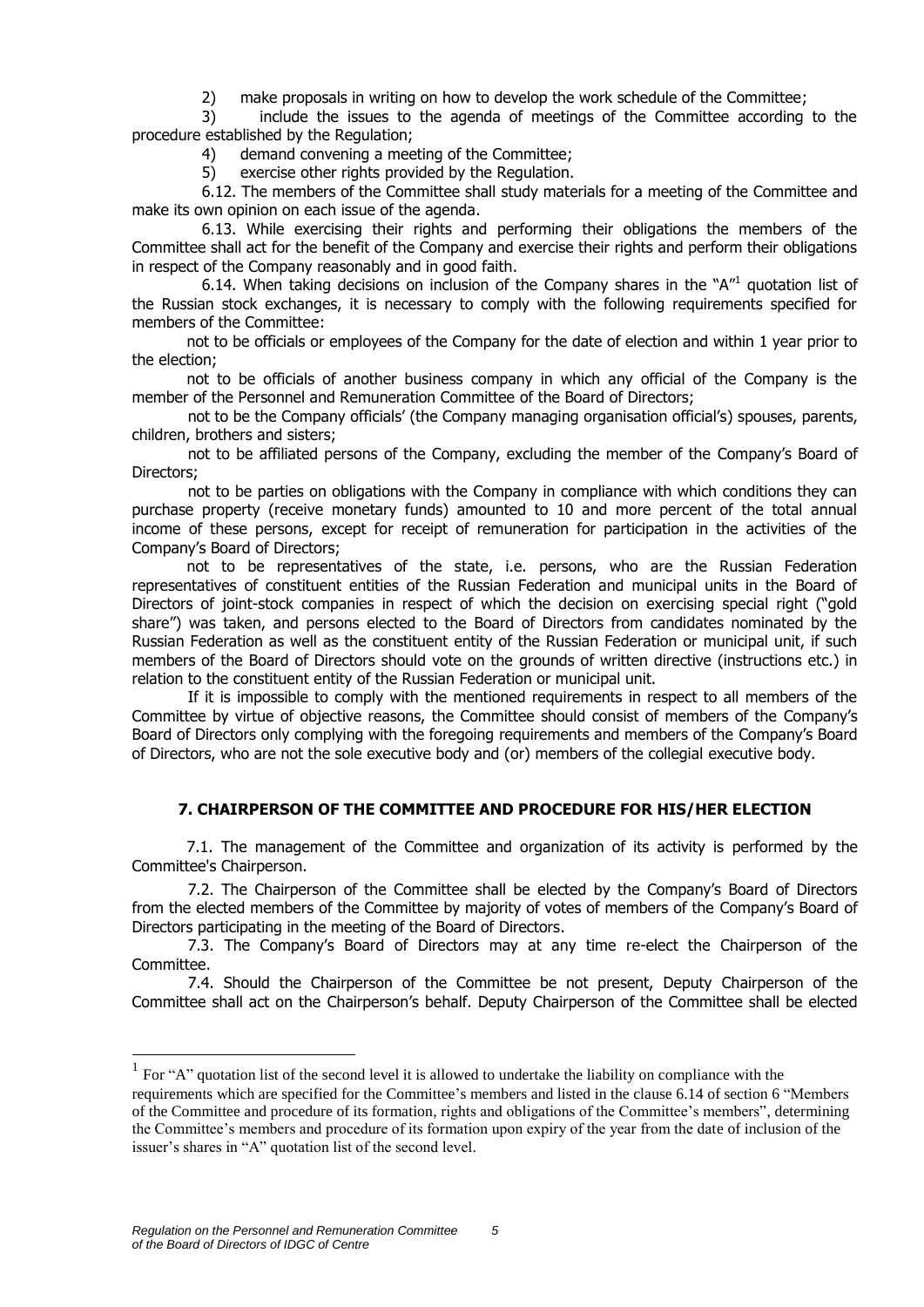by the members of the Committee by majority of votes of total number of the elected members of the Committee.

7.5. The Chairperson of the Committee shall:

- 1) convene meetings of the Committee and preside;
- 2) determine the form of meetings and approve agenda of meetings of the Committee;

3) determine the persons convened to participate in a meeting in presentia of the Committee. The Company's officials and/or employees shall be convened to participate in a meeting of the Committee (to consider particular issues of the agenda) through submitting an invitation in the name of the Company's General Director. The Company's General Director should ensure participation (consideration of particular issues of the agenda) of all officials and/or employees or other persons having authority, information and qualification required for effective participation in the Committee's meeting (consideration of the agenda issues, information submission, discussion, taking decisions etc.);

4) keep minutes of meetings of the Committee and sign them;

5) represent the Committee in interaction with the Company's Board of Directors, other Committees of the Board of Directors, executive bodies of the Company, Auditor, the Audit Commission of the Company and other bodies and persons;

6) make official correspondence of the Committee, sign requests, letters and documents on the Committee's behalf;

7) assign duties between the Committee's members;

8) develop work schedule for the Committee and submit it to the Committee for approval, control fulfilment of the Committee's decisions and work schedules;

9) in the course of the Committee's operation ensure the Committee's compliance with the Law of the Russian Federation, the Company's Articles of Association, other internal documents of the Company and this Regulation;

10) perform other functions provided for by the current law, the Company's Articles of Association, this Regulation and other internal documents of the Company.

#### **8. SECRETARY OF THE COMMITTEE**

8.1. The functions of the Secretary of the Committee shall be performed by the Corporate Secretary unless otherwise is provided for by the Committee's decision. Should any other person is elected the Secretary of the Committee by the decision of the Committee, the Secretary of the Committee shall be elected by majority of votes of the total number of the elected Committee's members. Should a candidate be an employee of the Company, his/her candidacy shall be approved by the Company's General Director.

8.2. The Secretary of the Committee shall provide technical (informational, documentary,

protocol, secretarial) support of the current activity of the Committee, including:

1) ensure preparation and holding meetings of the Committee;

2) collect and classify materials for meetings;

3) ensure due notification of the Committee's members and the persons convened to participate in the meeting of the Committee of such meeting, its agenda, materials concerning the agenda issues and questionnaires;

4) provide organizational and technical support for voting at a meeting of the Committee;

5) provide the Committee's interaction with the Company's Board of Directors, other Committees of the Board of Directors, executive bodies of the Company, Auditor, the Audit Commission of the Company and other bodies and persons;

6) keep minutes of meetings and prepare draft decisions of the Committee;

7) keep record of the correspondence addressed to the Committee and/or to the Committee's Members (including requests, demands, petitions) and ensure that the Committee's Members obtain necessary information;

8) forward the documents approved by the Committee;

9) ensure safe custody of all minutes of the Committee's meetings and other documents and materials relating to the Committee's activity in accordance with the documents keeping procedures established in the Company;

10) execute orders of the Chairperson of the Committee within the authority of the Chairperson of the Committee;

11) perform other functions in accordance with this Regulation.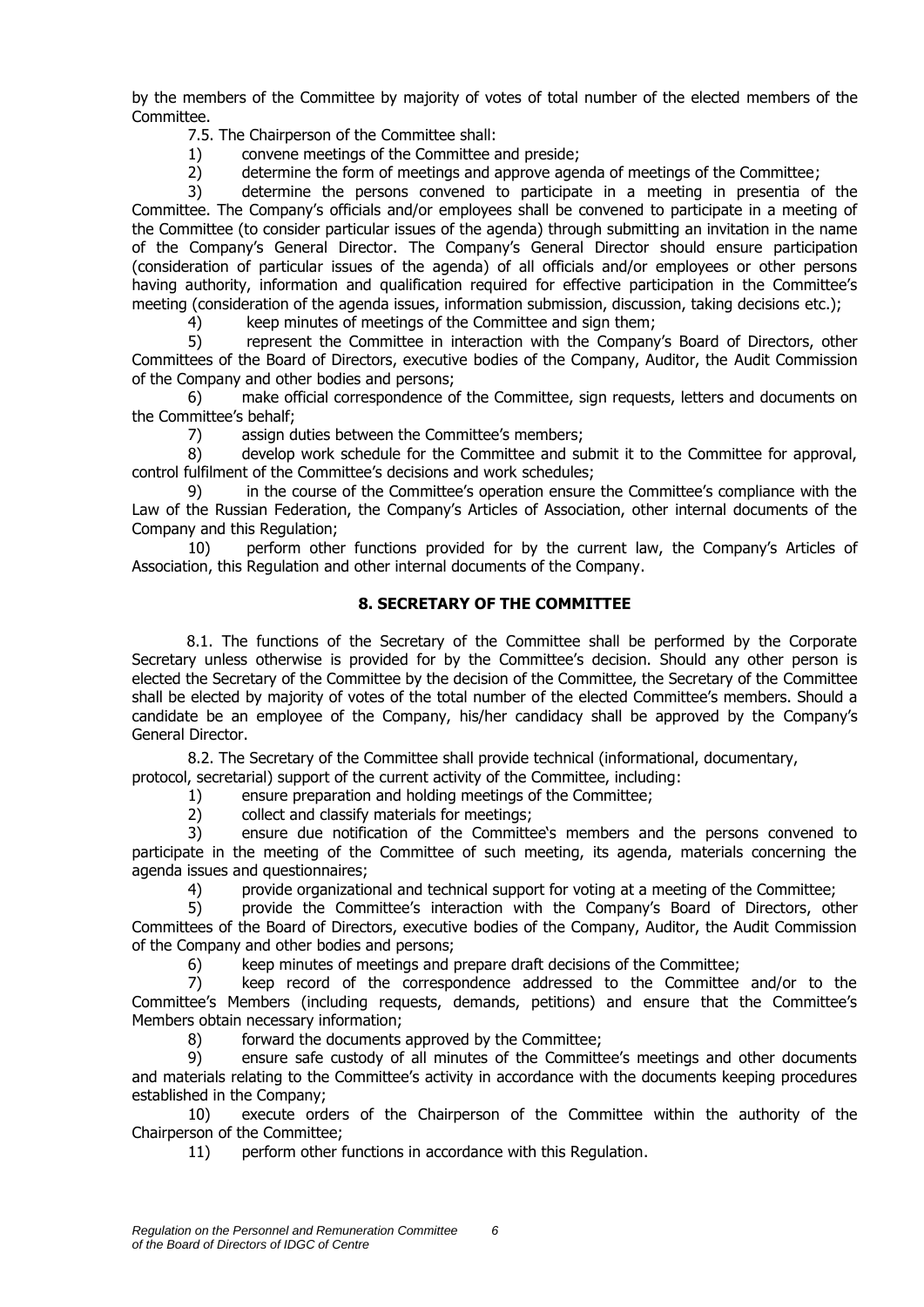8.3. The Secretary of the Committee shall be paid remuneration and indemnified for all expenses incurred due to performance of his/her functions.

Remuneration and expenses related to performance of his/her functions are provided for by the Company's budget.

8.4. A contract may be entered into with the Secretary of the Committee for the execution of the functions of the Secretary of the Committee.

On behalf of the Company the contract with the Secretary of the Committee is signed by General Director of the Company or by a person authorized by the Company's Board of Directors to determine the terms of the contract with the Secretary of the Committee.

Terms and conditions of the contract with the Secretary of the Committee, including the amount of remuneration, are determined by the Board of Directors of the Company or a person authorized by the Board of Directors of the Company.

#### **9. MEETINGS OF THE COMMITTEE**

9.1. Meetings of the Committee shall be convened by the Chairperson of the Committee in accordance with the work schedule (ordinary meetings) approved at a meeting of the Committee and in other cases provided for by this Regulation (extraordinary meetings).

9.2. The Committee's work schedule shall be made by the Chairperson of the Committee with the approved work schedule of the Company's Board of Directors and proposals of the Chairperson of the Company's Board of Directors, the Committee's members and decisions of the Company's Board of Directors taken into account.

9.3. The Committee's work schedule shall be approved at the meeting of the Committee next to the meeting of the Company's Board of Directors at which the work schedule of the Company's Board of Directors was approved.

9.4. When convening a meeting of the Committee, the Chairperson of the Committee shall determine date, time, place and form of such meeting, its agenda and persons convened to participate in such meeting of the Committee.

9.5. Agenda of an ordinary meeting shall be made by the Chairperson of the Committee in accordance with the approved Work Schedule of the Committee, decisions of the Company's Board of Directors and proposals of the Chairperson of the Board of Directors.

9.6. Members of the Committee are entitled to make proposals to agenda of an ordinary meeting of the Committee.

9.7. The Chairperson of the Committee is entitled to include such proposals to the agenda of an ordinary meeting or convene an extraordinary meeting of the Committee.

9.8. The Extraordinary meetings of the Committee shall be held:

- pursuant to the notice of the meeting of the Board of Directors, sent by the Corporate Secretary of the Company which agenda includes an item (items) referred to the competence of the Committee by the Regulation;

- on the own initiative of the Chairperson of the Committee;

- upon decision of the Board of Directors of the Company or upon decision of the Committee;

- upon request of the Chairperson of the Board of Directors of the Company, a member of the Committee, a member of the Audit Commission and the External Auditor of the Company.

9.9. The written request of the Chairperson of the Board of Directors of the Company, a member of the Committee, a member of the Audit Commission and the External Auditor of the Company to convene the meeting of the Committee shall be submitted to the Chairperson of the Committee not later than 7 (Seven) business days prior to the date of the meeting and shall contain wording of the item, justification of necessity to consider the item at the meeting, a draft decision of the Committee as well as related materials and information.

The demand about convocation of the Committee meeting should be signed by the person who directed the specified demand (the Audit Commission requirement about convocation of the Committee meeting shall be signed by the Chairperson of the Audit Commission, the demand of the Company Auditor shall be signed by the authorized person of the Auditor). Simultaneously the demand copy about the Company meeting convocation with all its appendices should be directed to the Committee Secretary.

9.10. The Chairperson of the Committee shall, within 1 (One) business day from the date of receipt of the request to convene an extraordinary meeting, take a decision on holding the extraordinary meeting of the Committee and determine the date, time and place of the Committee's meeting (ballots deadline in case of absentee voting) or take a decision on refusal to convene the extraordinary meeting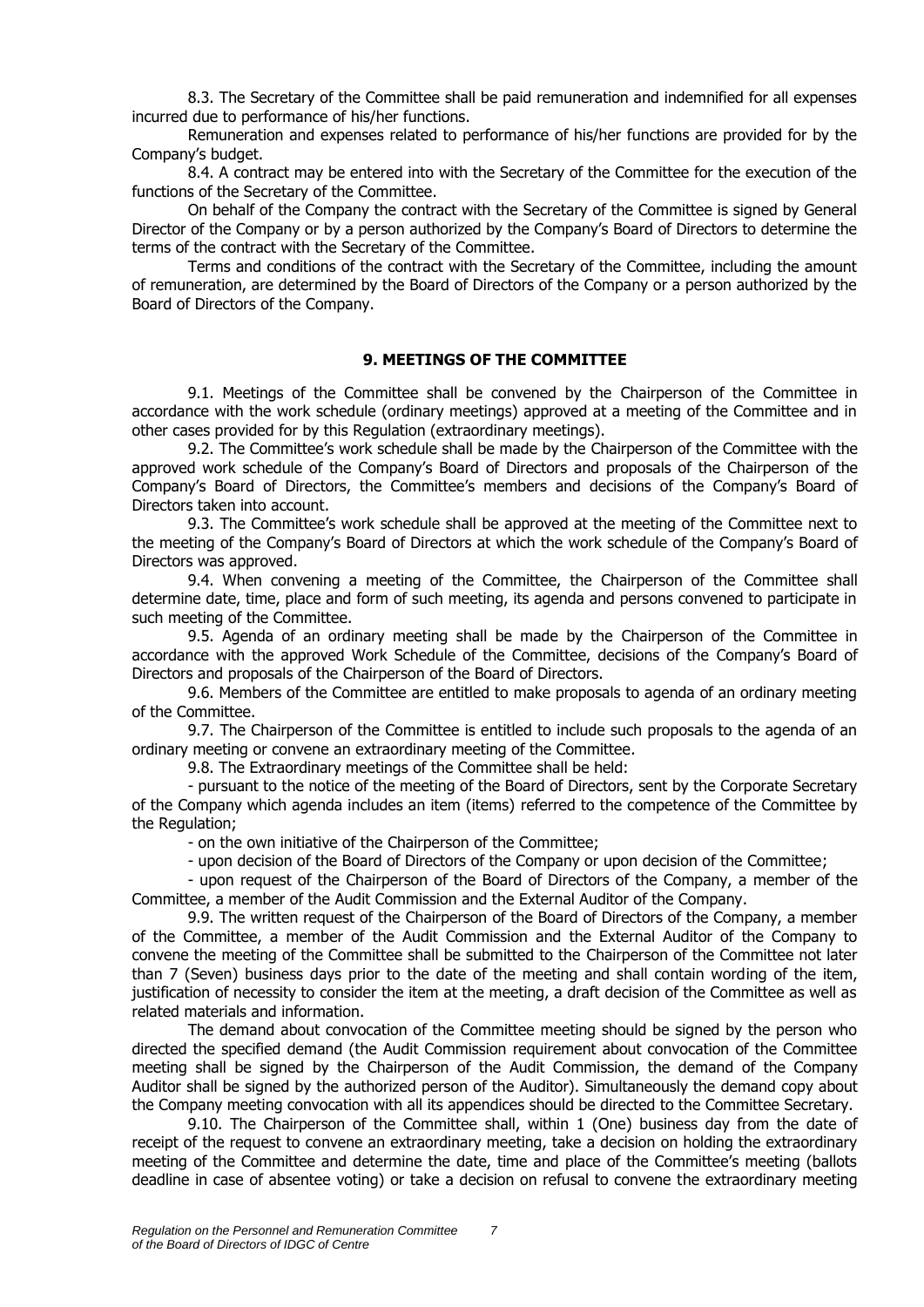of the Committee. The motivated decision on refusal to convene the extraordinary meeting of the Committee shall be submitted to the person or the body of the Company requesting to convene such meeting, not later than on the date following the date when the Chairperson of the Committee has taken the decision on refusal to convene the meeting.

9.11. The decision of the Chairperson of the Committee on refusal to convene the Committee extraordinary meeting may be taken in the following cases:

1) the item (items) proposed for inclusion in the agenda of the Committee's meeting does (do) not pertain to the competence of the Committee pursuant to the Regulation on the Committee;

2) the item of the agenda contained in the request to convene the extraordinary meeting of the Committee has already been included in the agenda of the nearest meeting convened in accordance with the decision of the Chairperson of the Committee that was adopted prior to receipt of the specified request;

3) the Provisions specified by clause 9.8, procedure and deadlines for submission of the request to convene a meeting are not complied with.

9.12. The Chairperson of the Committee is entitled to include the items contained in the request to convene the extraordinary meeting of the Committee in the agenda of the nearest ordinary meeting of the Committee.

9.13. The notice of the Committee meeting shall contain the agenda of the meeting, form of the meeting, date, time and place of the meeting (ballots deadline for voting on the items of the agenda of the meeting). The notice of the meeting shall be executed by the Secretary of the Committee and signed by the Chairperson of the Committee or the Deputy Chairperson of the Committee (in the cases provided for by this Regulation). The notice of the meeting shall be sent to the members of the Committee and the persons convened to participate in the meeting of the Committee at the latest 5 (Five) business days prior to the date of the Committee meeting (ballots deadline in case of absentee meetings). Materials and information concerning items of the agenda shall be sent to the members of the Committee and the persons convened to participate in the Committee meeting at the latest 3 (Three) business days prior to the date of the meeting (ballots deadline in case of absentee meetings), including decisions (recommendations) of the Management Board of the Company in cases specified by clause 9.15 of this Regulation.

Materials concerning the items of the agenda of the Committee meeting shall include draft decisions on these items. Development of draft decisions (preparation thereof) shall be arranged by the Chairperson of the Committee unless these items are considered by the Committee at the request of the persons specified in clause 9.8 of the Regulation.

The persons convened to participate in the Committee meeting shall be sent the materials concerning the items of the agenda of the Committee meeting in discussing of which these persons intend to take part.

9.14. Notice of the Committee meeting and materials (information) concerning the items on the agenda may be given (sent) to the members of the Committee and the persons convened to participate in the Committee meeting in person, by fax or e-mail.

9.15. If the items to be considered at the extraordinary meeting of the Committee are of top priority, terms for convocation of the extraordinary meeting and sending of materials concerning the items on the agenda of such meeting may be reduced upon resolution of the Chairperson of the Committee.

The items not included in the agenda of the meeting may be considered at the meeting of the Committee held in the form of competence with the consent of all present members of the Committee.

9.16. After receipt of the notice of the meeting of the Company's Board of Directors which agenda includes the items referred to the competence of the Committee by the Regulation from the Corporate Secretary of the Company, the Chairperson of the Committee shall take all actions to ensure holding meetings of the Committee for development of recommendations (decisions) concerning the said items of the agenda of the meeting of the Company's Board of Directors in due time and submission thereof to the Board of Directors pursuant to the approved Regulation on the convocation and procedure of the meetings of the Board of Directors of the Company.

9.17. After receipt of the notice of the meeting of the Company's Board of Directors which agenda includes the items, referred to the competence of the Committee by the Regulation and being subject to preliminary consideration by the Management Board of the Company in accordance with the Regulation on the Management Board, the Committee meeting for considering such items shall be held after their preliminary consideration at the meeting of the Management Board of the Company. In this case the relating resolutions (recommendations) of the Management Board shall be submitted to the members of the Committee prior to the meeting of the Committee.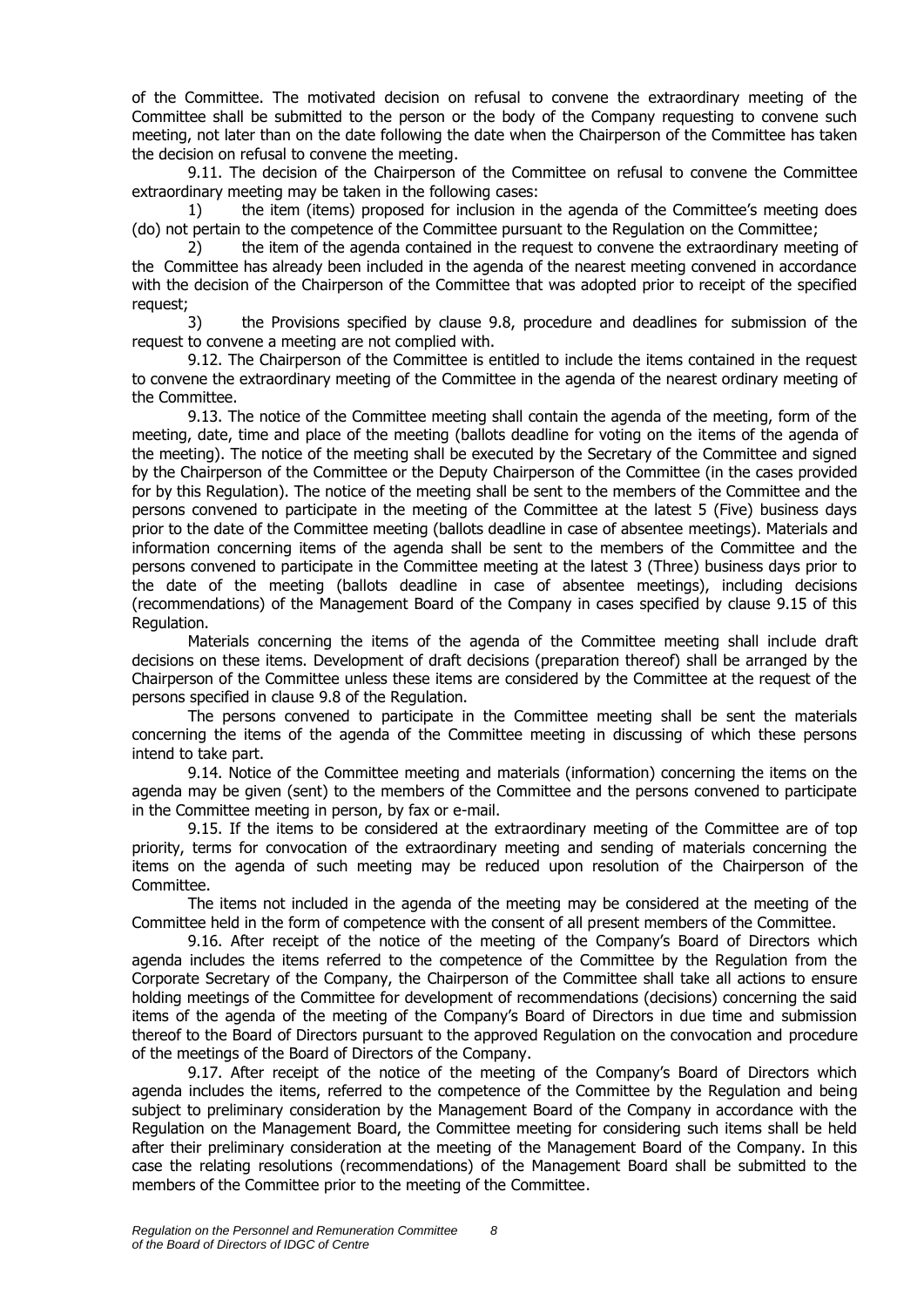The foregoing shall not be applied to the cases when the term established by the Regulation on the Management Board of the Company for holding of the specified meeting of the Management Board and submission of the resolutions (recommendations) adopted by the Management Board to the Committee are not complied with.

#### **10. HOLDING PROCEDURE FOR MEETINGS OF THE COMMITTEE**

10.1. The Committee meetings may be held in the form of joint presence of members of the Committee (the meeting in presentia) or in the form of absent voting on items on the agenda of the meeting (the absentee meeting).

10.2. The meeting in presentia of the Committee shall be opened by a person presiding at the meeting – the Chairperson of the Committee, if the Chairperson of the Committee is not present – by the Deputy Chairperson.

10.2.1. Participants in the meeting in presentia of the Committee shall be members of the Committee as well as convened persons.

10.2.2. The Secretary of the Committee shall determine presence of quorum required for holding the meeting in presentia of the Committee.

The person presiding at the meeting in presentia shall inform the persons present at the meeting on the quorum required for holding the meeting of the Committee and read out the agenda of the meeting.

10.2.3. If quorum is not present, the meeting shall be deemed invalid. In this case the person presiding at the meeting shall take one of the following decisions:

1) to fix other starting time of the meeting by means of advising with the persons present at the meeting;

2) to fix the date of the postponed meeting with the same agenda;

3) to include items which should be considered at the failed meeting of the Committee in the agenda of the next ordinary meeting of the Committee.

10.2.4. The meeting in presentia of the Committee shall be deemed to be valid (have quorum), if attended by not less than 1/2 of the elected members of the Committee.

10.2.5. When summarizing the voting results on the items included in the agenda of the meeting in presentia of the Committee, written opinions of the members of the Committee absent at the meeting shall be taken into account, provided that these opinions are executed and received pursuant to the procedure specified by this Regulation.

10.2.6. The written opinions of the members of the Committee absent at the meeting in presentia of the Committee shall be executed exclusively by means of filling in the ballots for voting on the items of the agenda.

10.2.7. On the date of the meeting in presentia of the Committee the Secretary of the Committee shall prepare the ballot containing the results of the discussion on the items of the agenda and the voting options chosen by the members of the Committee present at the meeting, in accordance with Appendix 1 to the Regulation; this ballot shall be signed by the Chairperson of the Committee and sent in the original, by e-mail or fax to the members of the Committee absent at the meeting by the Secretary of the Committee.

10.2.8. When filling in the ballot, as related to each item of the items put to vote, only one of the possible voting options ("for", "against", "abstained") shall be kept not crossed out by any member of the Committee.

A member of the Committee shall sign the filled in ballots specifying his/her surname and initials.

The filled in and signed ballots shall be submitted by a member of the Committee to the Secretary of the Committee in the original, by e-mail or fax by a member of the Committee not later than the next day following the date of holding the meeting of the Committee; the original of the ballot shall be sent subsequently to the address indicated in the ballot.

10.2.9. The ballot filled in with violation of the requirements specified in the first paragraph of subclause 10.2.8. of this Regulation shall not be accounted when counting votes with regard to the relating item.

The unsigned ballot as well as the ballots not submitted within the period specified in subclause 10.2.8. of the Regulation shall be deemed invalid and shall not be accounted when counting votes and summarising voting results.

10.2.10. The results of voting on the items of the agenda of the meeting in presentia of the Committee shall be determined on the basis of the results of voting of the members of the Committee present at the meeting in presentia and the ballots filled in and signed by the members of the Committee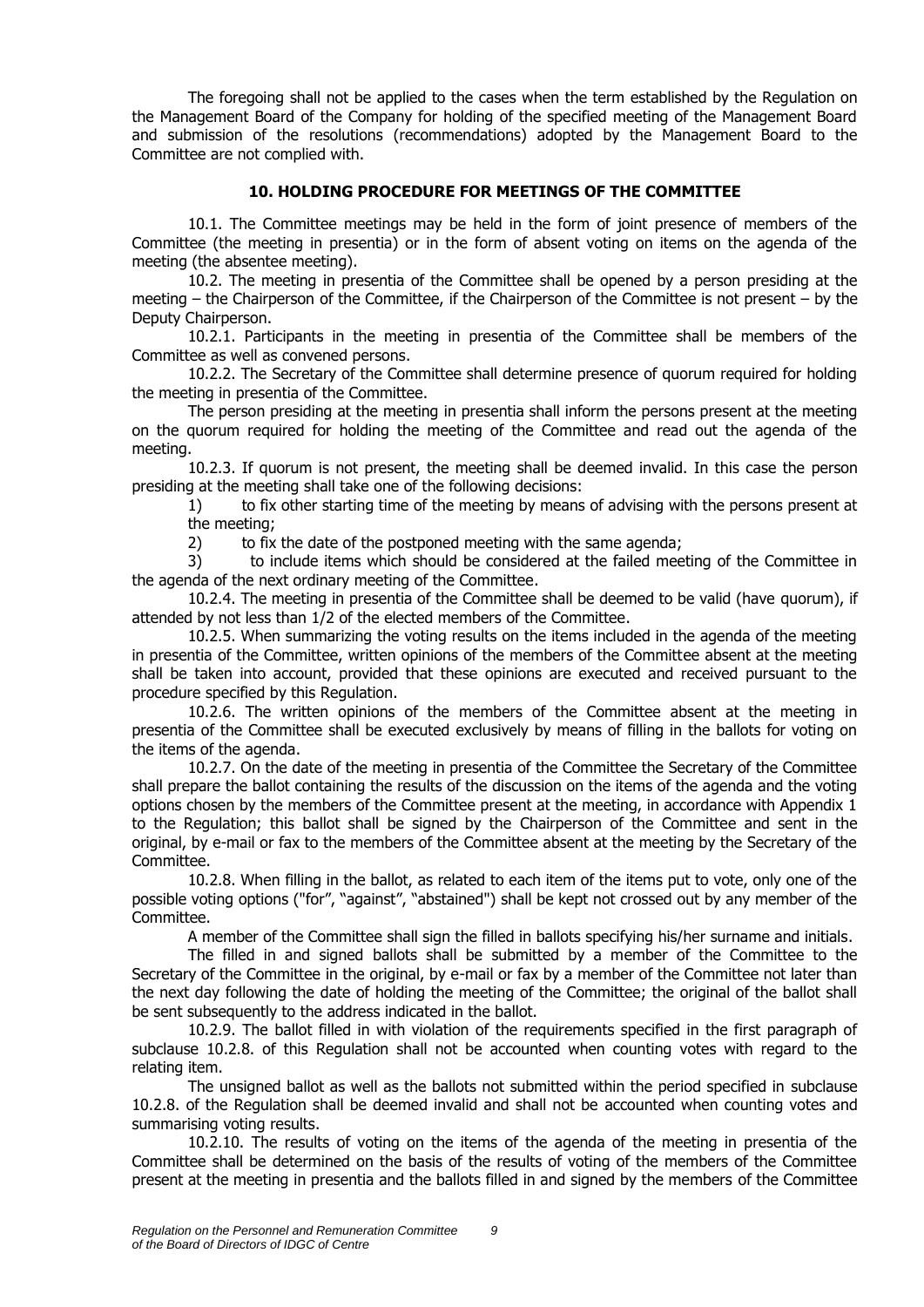which were received by the Secretary of the Committee in due time. The voting results shall be determined upon the ballots deadline.

10.3. The Chairperson of the Committee shall take the decision on holding the meeting of the Committee in the form of absentee voting.

10.3.1. In conducting absentee voting members of the Committee shall have the right to submit proposals, and (or) comments on the proposed draft resolutions of the Committee on the agenda no later than 2 (Two) business days prior to the deadline for receipt of ballots for voting on the absentee voting notice.

10.3.2. The ballot for absentee voting, in accordance with Appendix 2 to the Regulation, is directed to members of the Committee no later than 1 (One) business day before the deadline for receipt of ballots indicated in the notice of absentee voting.

10.3.3. When filling in the ballot for absentee voting by a member of the Committee regarding each item of items put to vote, only one of possible variants of voting ("for", "against", "abstained") shall be kept not crossed out.

This member of the Committee shall sign the filled in ballot indicating his or her surname and initials.

The filled in and signed ballot shall be submitted to the Secretary of the Committee in the original or by facsimile by a member of the Committee not later than the ballots deadline specified in the ballot; the original of the ballot shall be sent subsequently to the address indicated in the ballot.

10.3.4. The voting ballot filled in with violation of the requirements specified in the first paragraph of subclause 10.3.3. of the Regulation shall not be accounted when counting votes with regard to the relating item.

The unsigned ballot as well as the ballots submitted with violation of the terms specified in subclause 10.3.3. of the Regulation shall be deemed invalid and shall not accounted when determining the quorum required for taking decision by absent voting as well as shall not be accounted when counting votes and summarising voting results.

10.3.5. Absentee meeting of the Committee shall be deemed to be valid (have quorum), if not fewer than 1/2 of the elected members of the Committee took part in it.

10.3.6. The members of the Committee shall be deemed to take part in the absentee meeting, if their voting ballots were received by the Secretary of the Committee not later than the ballots deadline.

10.4. Decisions at the meetings of the Committees shall be taken by a simple majority of the votes of the elected members of the Committee.

10.5. When taking decisions on the issues at the meeting, each member of the Committee shall have one vote. In the event of equality of the votes the Chairperson of the Committee shall have the casting vote.

No votes may be transferred by any member of the Committee to another member of the Committee or any other person.

10.6. The Secretary of the Committee shall draw up minutes of the meeting not later than within 2 (Two) business days after the meeting of the Committee was held.

10.7. The minutes of the meeting of the Committee shall be signed by the Chairperson of the meeting and the Secretary of the Committee. The minutes shall be drawn up in two equal originals, one shall be sent by the Secretary of the Committee to the Board of Directors within 1 (One) business day from the time of its execution, materials and recommendations prepared for it being attached thereto, and another shall be kept in the paper office of the Committee. Copies of the minutes, materials and recommendations prepared shall be sent to all members of the Committee.

10.8. The presiding person and the Secretary of the Committee shall be responsible for the accuracy of the Minutes. The Secretary of the Committee shall be responsible for safe custody of the minutes, ballots, materials and recommendations of the Committee.

10.9. The Minutes of the Meeting of the Committee shall contain:

form of the meeting

date, place and time of the meeting (ballots deadline);

list of the members of the Committee, who took part in considering the items of the agenda, the form of the meeting being specified therein (voting in person or voting by sending voting ballot), as well as a list of other persons who attended the meeting;

agenda;

proposals of the members of the Committee regarding the items of the agenda;

issues put to vote, voting results thereon, voting options chosen by each member of the Committee being specified;

taken decisions.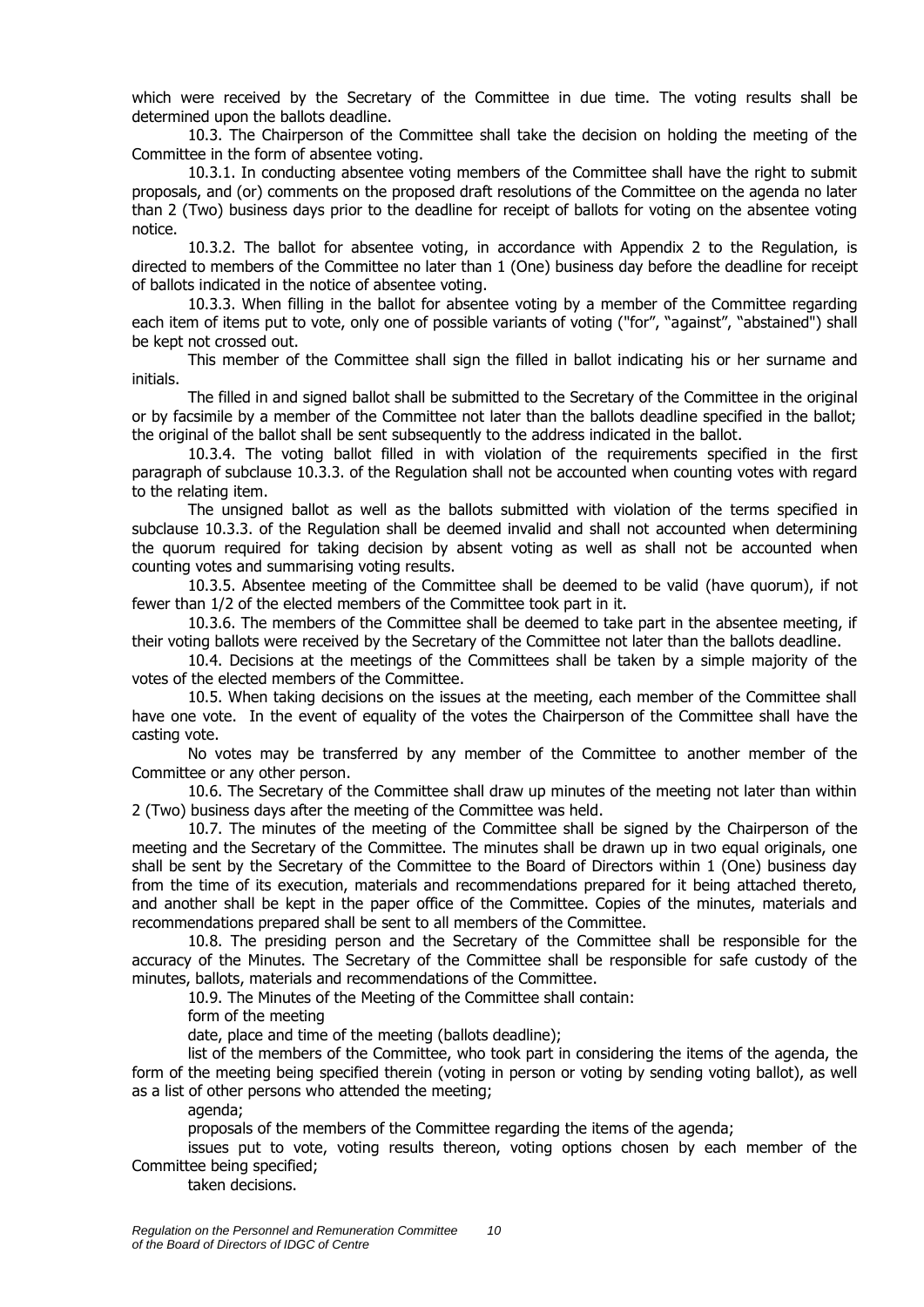10.10. A member of the Committee may at his or her own discretion attach the paper briefly specifying its opinion on the items of the agenda of the meeting of the Committee. Such an opinion shall be drawn up by the member of the Committee and submitted to the Secretary of the Committee.

#### **11. INTERACTION WITH THE COMPANY'S BODIES AND OTHER PERSONS**

11.1. At execution of its duties, the Committee supports effective labour relations with bodies of government, control, structural divisions of the Company, other companies and persons.

11.2. The Chairperson and the Committee Secretary are obliged to provide the information, technical and co-ordinated interaction of the Committee with the Board of directors, with executive powers, the control bodies and the Company structural divisions, and also with other Company's Board of Directors Committees.

11.3. The General Director and the Company's Management Board shall at the request signed by the Chairperson of the Committee provide information and materials, necessary for the members of the Committee to take decisions on the issues pertaining to the competence of the Committee.

The specified information and materials shall be provided not later than within 3 (Three) business days from the time of receipt of the request, unless longer period is specified in the request.

Should the provided information (materials) be incomplete or inadequate, the members of the Committee shall be entitled to request additional information (materials).

11.4. The recommendations (opinions) prepared (developed) by the Committee shall be submitted by the Chairperson of the Committee to the Company's Board of Directors, copies of the specified recommendations (opinions) being submitted to the Company's General Director.

#### **12. CONFIDENTIALITY**

12.1. Within the entire term of the authority of the members of the Committee as well as within one year from the time of termination of the authority in the Committee, the persons being (the persons who were) the members of the Committee, the Secretary of the Committee and the third parties engaged in the Committee's operation shall comply with the requirements regarding confidentiality of the information not being in the public domain**,** disclosed to them. The term "information not being in the public domain" shall be applied to the Company business, and the kind of information falling under such term shall be determined by the authorized managing body of the Company.

12.2. The members of the Committee, the Secretary of the Committee and the third parties engaged in the Committee's business shall be entitled to receive the specified information provided that they enter into agreement for the use of the specified information (Appendix 3 to the Regulation).

12.3. All documents relating to the Committee's operation shall be kept at the location of the Company in accordance with the procedure for storage of documents established in the Company. The Secretary of the Committee shall be responsible for storage of the specified documents.

#### **13. COMMITTEE'S OPERATION MANAGEMENT**

13.1. To ensure the Committee's operation a separate expenditure item shall be provided for while making the expenditure budget. The Committee's expenses shall, in particular, include remuneration and compensations to be paid to the Chairperson, members of the Committee and the Secretary of the Committee, expenses related to involvement of outside advisers, expenses related to upkeep of administrative personnel and other expenses.

13.2. Upon resolution of the Board of Directors the members of the Committee and the Secretary of the Committee may be paid remuneration and compensated for the expenses, related to performance of their duties. The amount of such remuneration and compensation, procedure and term of their payment shall be established by a separate decision of the Company's Board of Directors.

13.3. Proposals on the amount of the Committee's budget (the information being disclosed for each budget line item) shall be made at the meeting of the Committee and submitted to the Company's Board of Directors.

An opinion of the Company's General Director on the possibility of financing of the proposed budget to the necessary extent in the course of the Company business within the relevant scheduled period shall be attached to the draft budget of the Committee.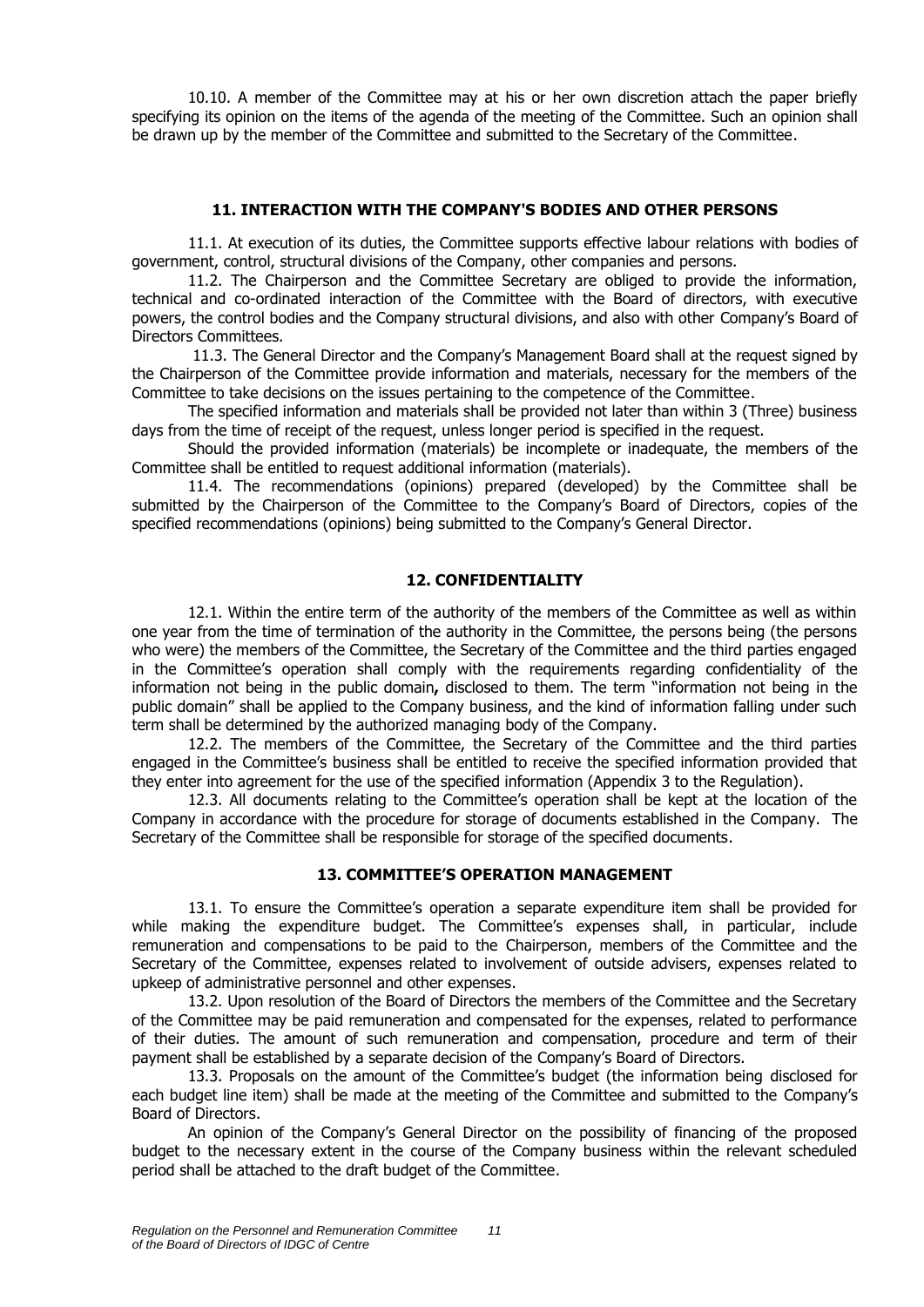13.4. To hold the meetings of the Committee the Company's General Director shall upon the application of the Chairperson of the Committee provide the Committee with the office, provide free access of the persons, listed in the specified application as well as take other actions to hold the meeting of the Committee.

#### **14. FINAL PROVISIONS**

14.1. The Company's Board of Directors shall be entitled to request at any time a report on the current activity of the Committee. The term for preparation and submission of such report shall be established by the Board of Directors.

14.2. The Chairperson of the Committee shall be entitled to submit separate reports on the issues pertaining to the competence of the Committee to the Board of Directors.

14.3. Information regarding separate resolutions of the Committee shall be published on the web-site of the Company. The Chairperson of the Company's Board of Directors shall determine the necessity of information publication.

14.4. Information regarding the operation of the Committee shall be included in the Company Annual Report.

14.5. The Regulation as well as all amendments and changes thereto shall be approved by the Company's Board of Directors.

14.6. The issues not regulated by the Regulation shall be governed by the Company Articles of Association, Regulation on convening and holding the meetings of the Company's Board of Directors and other internal documents of the Company, the current Law and decisions of the Company's Board of Directors.

14.7. Should any provisions of the Regulation be inconsistent with the law or regulatory documents of the Russian Federation as a result of the changes therein, such provisions shall cease to be effective and before the amendments are made to the Regulation the members of the Committee shall act pursuant to the laws and sub-legislative regulatory acts of the Russian Federation.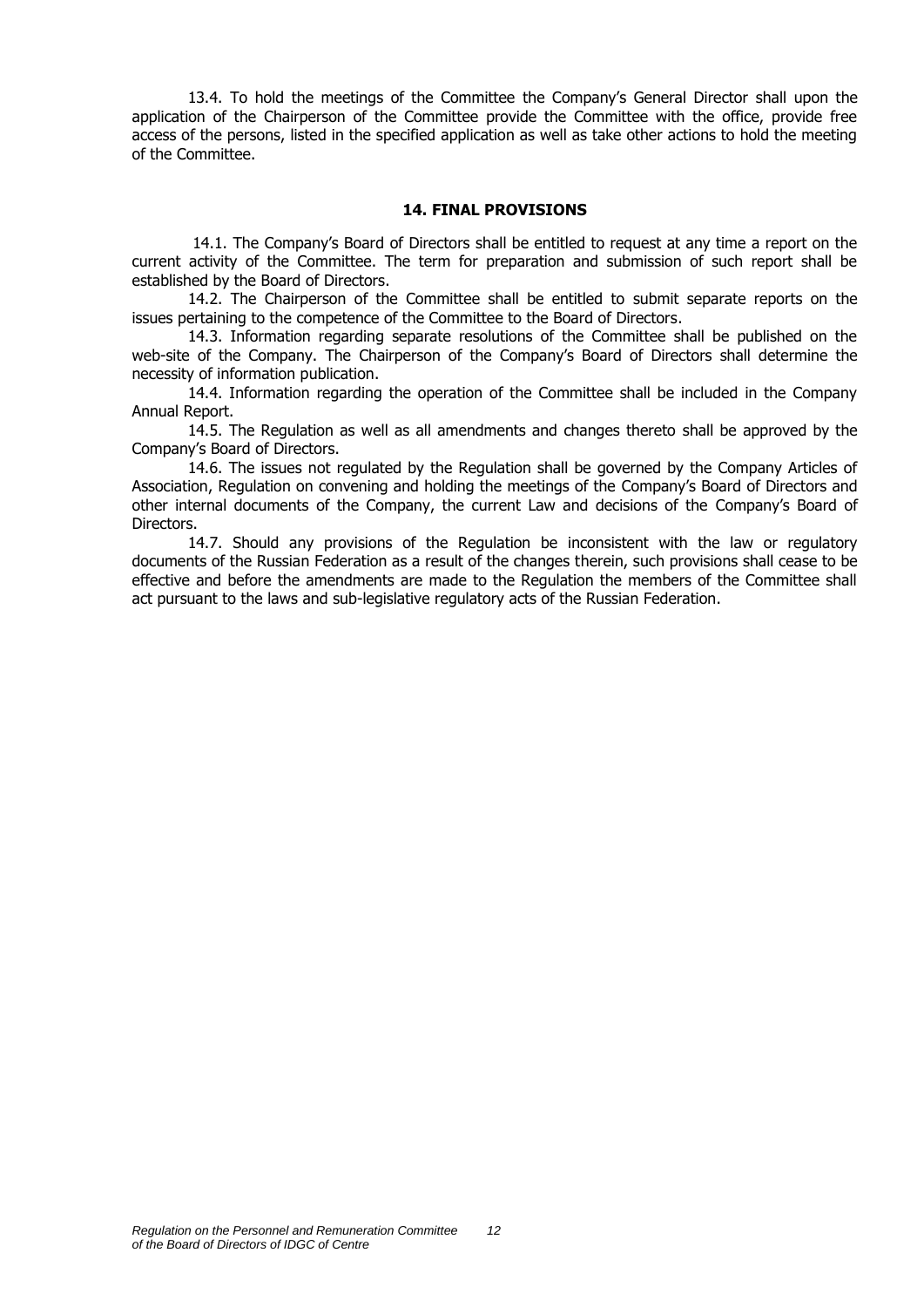Appendix 1

### **COMMITTEE OF THE BOARD OF DIRECTORS of Interregional Distribution Grid Company of Centre, Joint Stock Company**

| <b>BALLOT</b><br>for voting on the items of the agenda of the meeting in presentia<br>of the Personnel and Remuneration Committee of the Board of Directors of<br><b>IDGC of Centre, JSC</b> |                                                                                                                                                                                                                                                                           |                  |  |  |
|----------------------------------------------------------------------------------------------------------------------------------------------------------------------------------------------|---------------------------------------------------------------------------------------------------------------------------------------------------------------------------------------------------------------------------------------------------------------------------|------------------|--|--|
| Item:<br>1.                                                                                                                                                                                  |                                                                                                                                                                                                                                                                           |                  |  |  |
| Decision (taken at the meeting):                                                                                                                                                             |                                                                                                                                                                                                                                                                           |                  |  |  |
| <b>FOR</b>                                                                                                                                                                                   | <b>AGAINST</b>                                                                                                                                                                                                                                                            | <b>ABSTAINED</b> |  |  |
| Item:                                                                                                                                                                                        | (leave Your option uncrossed out)                                                                                                                                                                                                                                         |                  |  |  |
| Decision (taken at the meeting):                                                                                                                                                             |                                                                                                                                                                                                                                                                           |                  |  |  |
| <b>FOR</b>                                                                                                                                                                                   | AGAINST                                                                                                                                                                                                                                                                   | <b>ABSTAINED</b> |  |  |
|                                                                                                                                                                                              | (leave Your option uncrossed out)                                                                                                                                                                                                                                         |                  |  |  |
| later than _________________.                                                                                                                                                                | Filled in and signed voting ballot shall be sent by fax ________ or in the original not                                                                                                                                                                                   |                  |  |  |
| voting results.                                                                                                                                                                              | /date, time/<br>The voting ballot sent to the Company after expiry of the ballots deadline shall be<br>deemed invalid, and shall not be accounted when counting votes and summarizing<br>The original of the voting ballot shall be sent to: ____________________________ |                  |  |  |
| <b>Member of the Committee</b>                                                                                                                                                               |                                                                                                                                                                                                                                                                           |                  |  |  |
| <b>Chairperson of the Committee</b><br>of the Board of Directors of IDGC of Centre, JSC                                                                                                      | C<br>(signature)                                                                                                                                                                                                                                                          |                  |  |  |
|                                                                                                                                                                                              | voting ballot is valid only if signed by the Chairperson and the member of the<br><b>Committee of the Board of Directors</b>                                                                                                                                              |                  |  |  |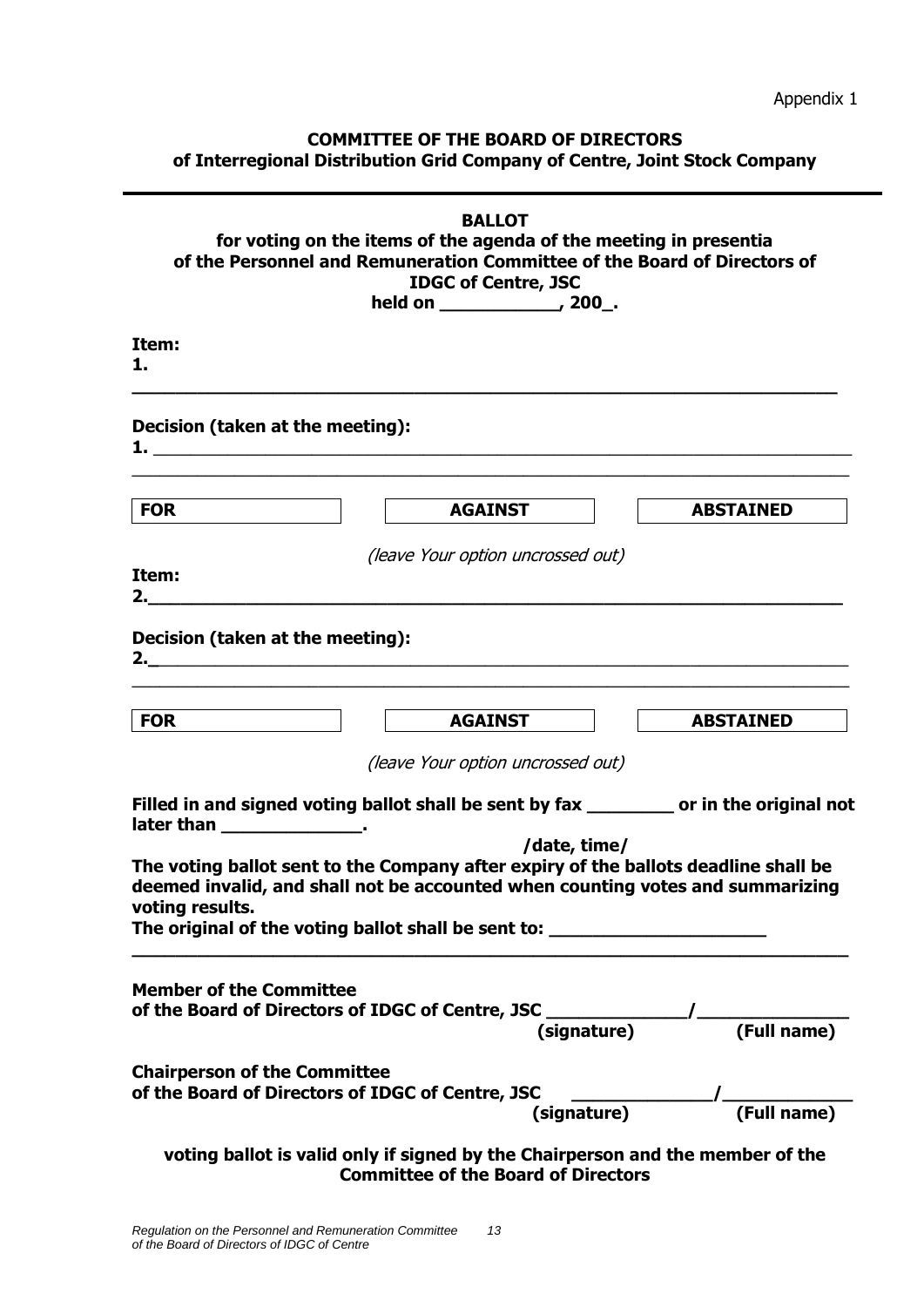Appendix 2

### **COMMITTEE OF THE BOARD OF DIRECTORS of Interregional Distribution Grid Company of Centre, Joint Stock Company**

| <b>BALLOT</b><br>for voting on the items of the agenda of the absentee meeting<br>of the Personnel and Remuneration Committee of the Board of Directors of<br><b>IDGC of Centre, JSC</b>                                                                                         |                                   |             |                  |  |
|----------------------------------------------------------------------------------------------------------------------------------------------------------------------------------------------------------------------------------------------------------------------------------|-----------------------------------|-------------|------------------|--|
| Item:<br>1.                                                                                                                                                                                                                                                                      |                                   |             |                  |  |
| Decision (taken at the meeting):                                                                                                                                                                                                                                                 |                                   |             |                  |  |
| <b>FOR</b>                                                                                                                                                                                                                                                                       | <b>AGAINST</b>                    |             | <b>ABSTAINED</b> |  |
|                                                                                                                                                                                                                                                                                  | (leave Your option uncrossed out) |             |                  |  |
| Item:<br>2. $\qquad \qquad$                                                                                                                                                                                                                                                      |                                   |             |                  |  |
| Decision (taken at the meeting):                                                                                                                                                                                                                                                 |                                   |             |                  |  |
| <b>FOR</b>                                                                                                                                                                                                                                                                       | <b>AGAINST</b>                    |             | <b>ABSTAINED</b> |  |
|                                                                                                                                                                                                                                                                                  | (leave Your option uncrossed out) |             |                  |  |
| Filled in and signed voting ballot shall be sent by fax _________ or in the original not<br>later than the set of the set of the set of the set of the set of the set of the set of the set of the set of t                                                                      |                                   |             |                  |  |
| The voting ballot sent to the Company after expiry of the ballots deadline shall be<br>deemed invalid, and shall not be accounted when determining quorum and<br>summarizing voting results.<br>The original of the voting ballot shall be sent to: ____________________________ | /date, time/                      |             |                  |  |
| <b>Member of the Committee:</b><br>of the Board of Directors of IDGC of Centre, JSC                                                                                                                                                                                              |                                   | (signature) | (Full name)      |  |
| voting ballot is valid only if signed by the member of the Committee of the Board of                                                                                                                                                                                             | <b>Directors</b>                  |             |                  |  |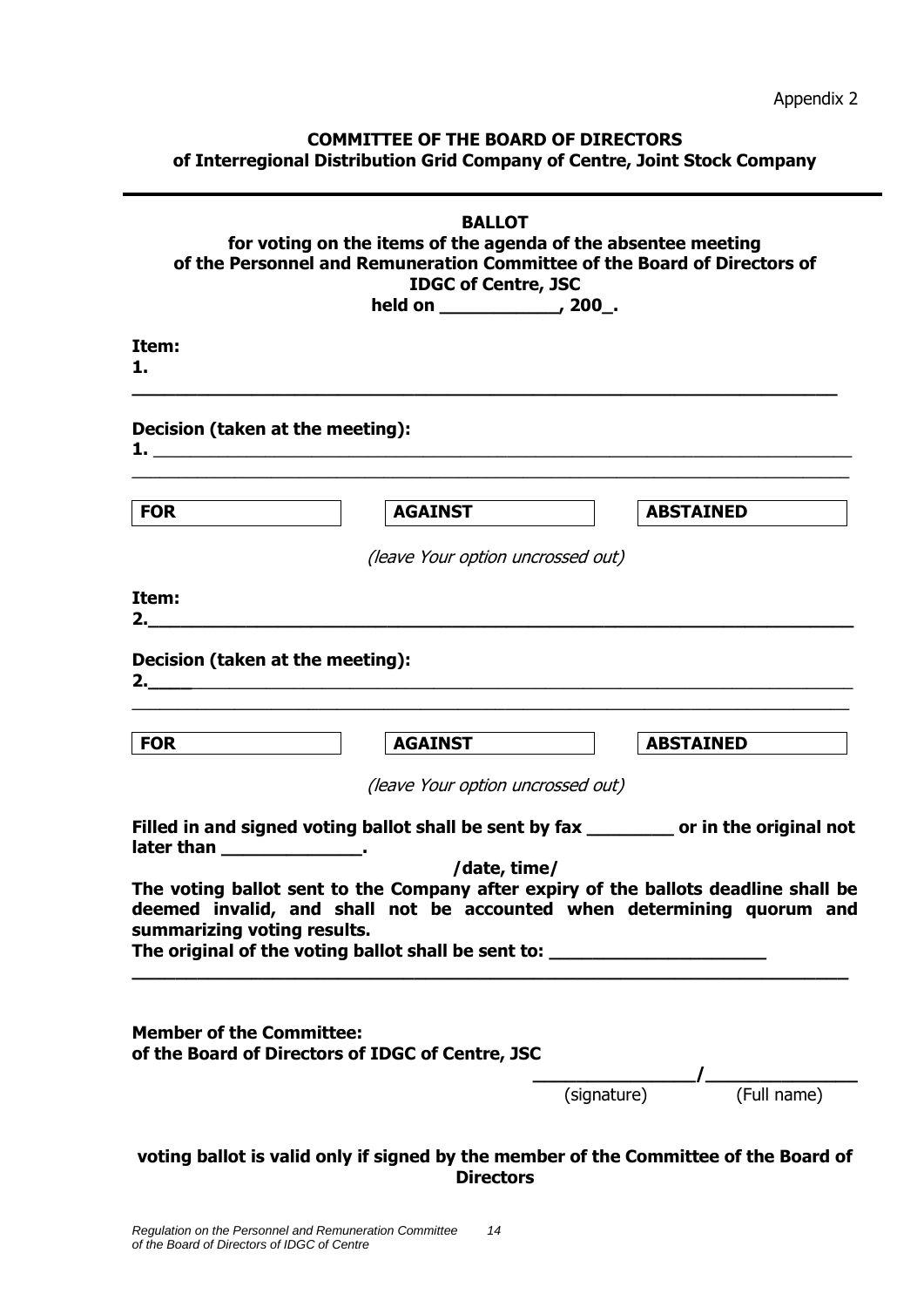Appendix 3

# **CONFIDENTIALITY AGREEMENT**

city of \_\_\_\_\_\_\_\_\_\_ \_\_\_\_\_\_\_\_\_\_\_\_ \_\_\_, 200\_

IDGC of Centre, JSC, represented by \_\_\_\_\_\_\_\_\_\_\_, General Director, acting on the basis of the Articles of Association, and \_\_\_\_\_\_\_\_\_\_\_\_\_\_\_\_\_\_\_\_\_ hereinafter referred to as "Counterparty", hereinafter jointly referred to as "Parties", concluded this Agreement as follows:

**Recitals** 

To ensure the Board of Directors of IDGC of Centre, JSC to be assisted in performing its duties, the Personnel and Remuneration Committee of the Board of Directors of IDGC of Centre, JSC shall be established within the Board of Directors of IDGC of Centre, JSC to act as an advisory body in accordance with the Regulation on the Personnel and Remuneration Committee of the Board of Directors of IDGC of Centre, JSC.

To execute its rights and perform its duties the Counterparty shall be provided with access to confidential information. The Parties agree upon the terms and conditions, regarding the limited use and further disclosure of such information within the framework of this Agreement shall establish.

Confidentiality and Limited Use

1. For the purposes of this Confidentiality Agreement the term "Confidential Information" shall mean generally and in particular all or any information of any type, oral, written or available in electronic form, relating to IDGC of Centre, JSC (hereinafter referred to as "Informing Party") and to its business and commercial activity, technologies, clients and/or suppliers, which is of the effective or potential commercial value as being unknown to the third parties and disclosed to the Counterparty by the Informing Party under this Agreement, along with all archived records and copies of such information or extracts from such information, available on any carriers.

The Counterparty shall keep the Confidential Information with the same diligence as if it was its own confidential information and such Confidential Information shall not be used or reproduced as well as no references shall be made thereto by the Counterparty for whatever reason. Confidential Information shall not be disclosed by the Counterparty to any third party, both an individual and a corporate person.

2. The Counterparty shall not provide the Confidential Information to other persons ("offer advice" or otherwise), which use or may use it for the purposes, which resulted or may result in its disclosure or other illegal use or its use in violation of the law or this Agreement, including the use of such information for personal benefits or to enable other persons to benefit therefrom, regardless whether such person is affiliated with it or not.

Should the Confidential Information be used in the above specified ways, the Counterparty shall immediately cease to perform such actions, and IDGC of Centre, JSC shall be entitled to claim for the damages in accordance with the applicable law.

The Counterparty shall notify the Committee of all transactions with the securities of IDGC of Centre, JSC and subsidiaries and dependent companies of IDGC of Centre, JSC scheduled and/or made by it.

3. The Counterparty shall be responsible as prescribed by the applicable law for the actions of its affiliates, including but not limited to spouse, parents, children,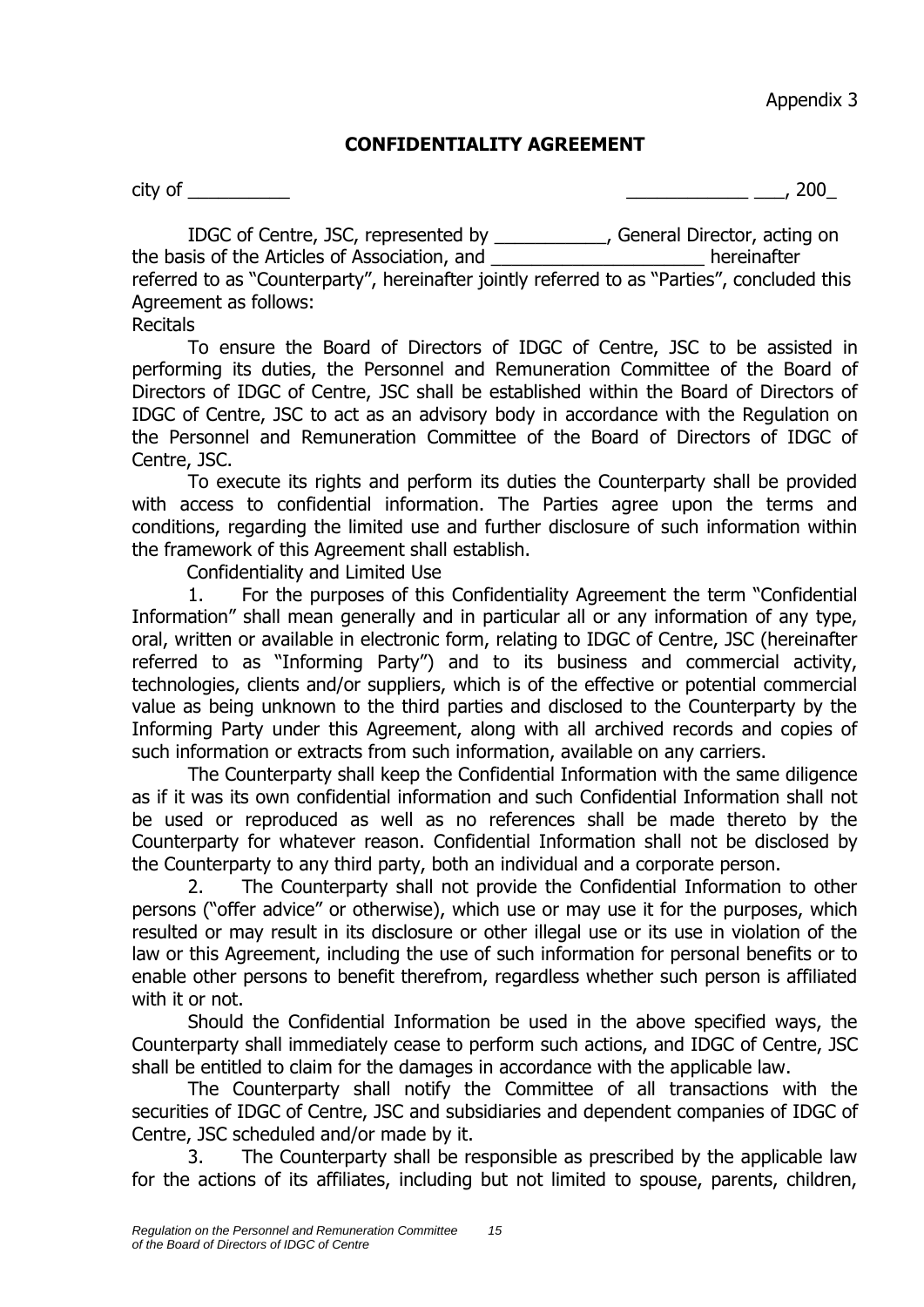blood brothers and sisters and half-brothers and half-sisters, adoptive parents and adoptees and other persons recognised as affiliates pursuant to the applicable law, in respect of the Confidential Information received from the Counterparty which resulted in or may result in its disclosure or other illegal use, including the use of such information for personal benefits or to enable other persons to benefit therefrom, or resulted in damages to IDGC of Centre, JSC.

4. This Confidentiality Agreement shall not be treated as the document, granting the Counterparty any licence rights or any other rights in respect of the Confidential Information and its further use.

Unless otherwise agreed in separate agreement, signed by the Parties, all Confidential Information shall remain the property of the Informing Party.

5. The obligations of the Parties, provided for by this Confidentiality Agreement, shall not preclude the Informing Party from transferring any Confidential Information to its financial, legal or other advisers and the third parties, which may from time to time act for the benefit of the Informing Party and which require such Confidential Information and which had executed the respective confidentiality agreement before such transfer.

The Confidential Information received by the Counterparty from the Informing Party may be provided to the third parties, if so required by the Law of the Russian Federation or if such disclosure is provided for by this or other written agreement of the Parties.

The Confidential Information may be disclosed by the Counterparty to the government bodies, other state authorities or local government authorities only upon reasonable request signed by the authorised official, purposes and legal grounds of such request being specified therein. Should the Counterparty receive such as well as any other request for disclosure of the Confidential Information, the Counterparty shall immediately notify the Informing Party thereof in writing.

Return of confidential information

6. If so required by the Informing Party or at the sole discretion of the Informing Party, all and any Confidential Information in any form received or acquired by the Counterparty from the Informing Party or for the Informing Party shall be returned or, if it is impossible, destructed within 14 (Fourteen) days from the time of receipt of such request and no copies of such information or data, relating to such information or extracts therefrom (in any form) shall be remained by the Counterparty and the Counterparty shall not further use or reproduce such information wholly or partially for any purposes.

Validity and termination of the Agreement

7. This Confidentiality Agreement shall become effective as of the date of its execution and shall remain in full force and effect within 360 (Three hundred sixty) days from the time of its conclusion. Notwithstanding the foregoing, this Confidentiality Agreement may be terminated by the Informing Party at any time by the written notice sent to the Counterparty seven days prior to the Agreement termination. Termination or expiry of this Confidentiality Agreement shall not release the Parties from their obligations, provided by this Confidentiality Agreement in respect of the Confidential Information transferred or received prior to termination or expiry of this Agreement and such obligations shall remain in force within 1 (One) year after expiry of such term or termination of this Agreement.

Governing Law